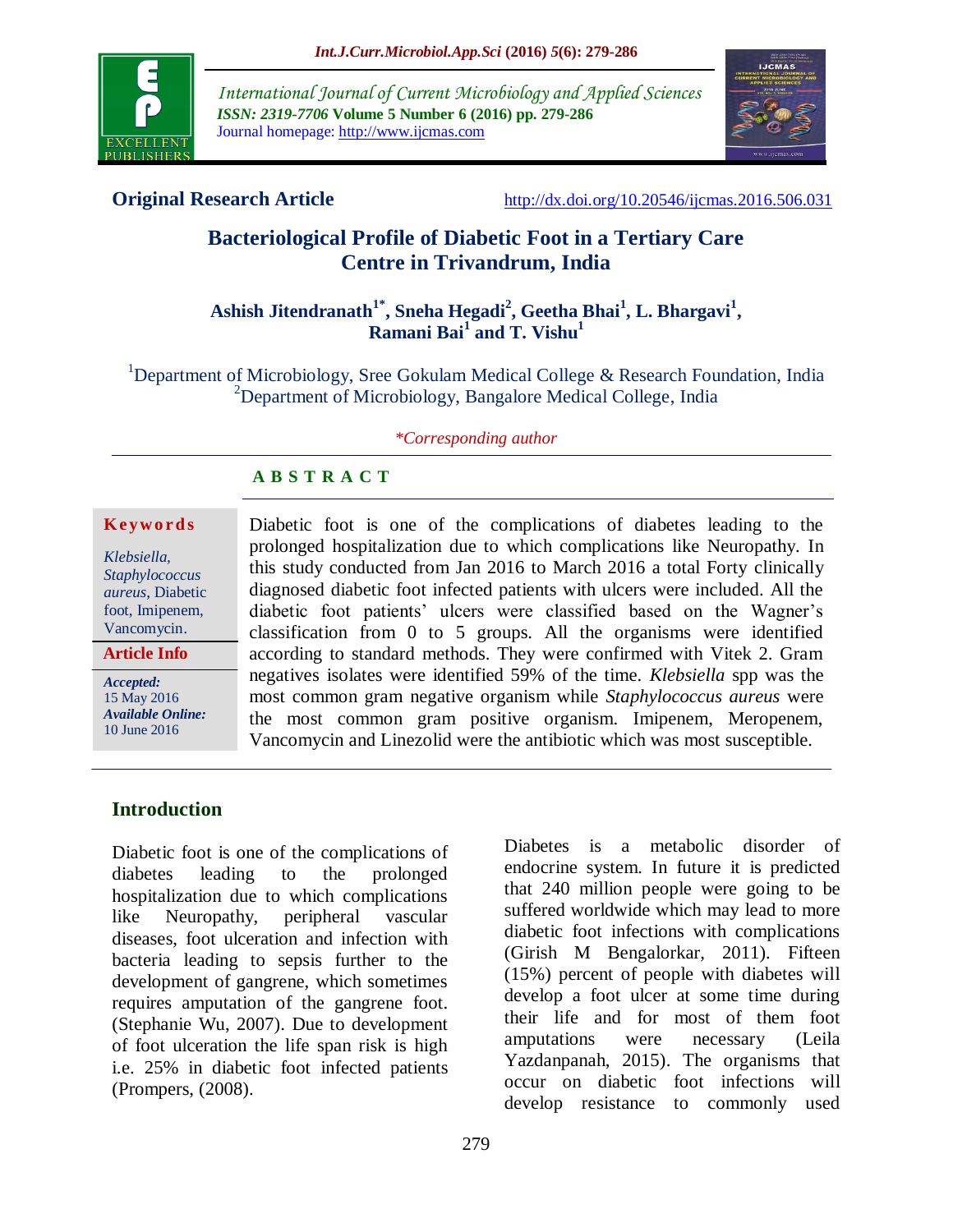antibiotics largely due to their indiscriminate usage (Vimalin Hena, 2010).

So in this background this present scientific study was taken up among the diabetic foot ulcer patients from in and around Venjaramoodu. To know the common aerobic bacteria causing infections in diabetic foot patients and their antibiotic sensitivity pattern to overcome their drug resistance for the control of this infections. So as to reduce morbidity & mortality rate among the diabetic foot infected patients

## **Materials and Methods**

So this study was conducted for knowing the common aerobic bacteria which caused infections among the diabetic foot patients in Sree Gokulam Medical College and Research Foundation, Trivandrum, India

In this study conducted from Jan 2016 to March 2016 a total Forty (40) clinically diagnosed diabetic foot infected patients with ulcers were included as if they received no antibiotics. All the diabetic foot patients' ulcers were classified based on the Wagner's classification from 0 to 5 groups. From all the diabetics' ulcers on the lower extremities, pus & exudates specimens were collected with two sterile swabs from each patient in a sterile container under aseptic conditions by following standard protocols and procedures. Then all the above collected samples were transported immediately to the Department of Microbiology, SGMC & RF for their processing for the isolation and identification of aerobic bacterial organisms. From the first smear a direct gram stain was done to observe for the presence of pus cells and organism and the second swab was cultured on Blood agar, Chocolate agar, MaConkey agar and Mannitol salt agar and incubated at 37 C for 48 hours and observed for growth. The isolates were further

identified by standard protocol. From the growth we do a gram stain and process based on whether the organism was gram positive or gram negative. Gram positive organism we do catalase test, coagulase test, bile esculin test and susceptibility to optochin and bacitracin. Gram negative organism hanging drop for motility, oxidase test, catalase test, indole, methyl red, Voges–Proskauer, citrate utilization, urease production oxidative fermentative test (Hugh-Leifson medium) for glucose, utilization of 10% lactose, gelatin liquefaction, lysine and ornithine decarboxylation, arginine dihydrolase test, growth at 42°C and 44°C, esculin hydrolysis and ONPG test (Washington W, 2006).

All the isolates identified were confirmed by Vitek 2 automated system.

The sensitivity test was performed by Kirbybauer disc diffusion method using commercially available discs (Himedia). The results were interpreted as per the CLSI guideline (Performance Standards for Antimicrobial Disk Susceptibility Tests,, Jan. 2016)

## **Results and Discussion**

From the table-I among the total 40 patients Wagner Grade  $-2$ , 16 (40%) and Grade  $-3$ , 11 (27.5%) ulcers were predominant. Followed by Grade  $-1$ , 6 (15%), Grade  $-$ 4, 4 (10%), Grade – 5, 3 (7.5%). Grade -0 ulcers were nil.

Sample received from diabetic foot were two different types i.e. there were 22 pus and 18 exudates samples.

Maximum cases were seen in the age group was 41- 60 years(27) 67.5%.Least age group was 21 – 40 years(4) 10%.Males (29) 72.5% were maximum when compare with females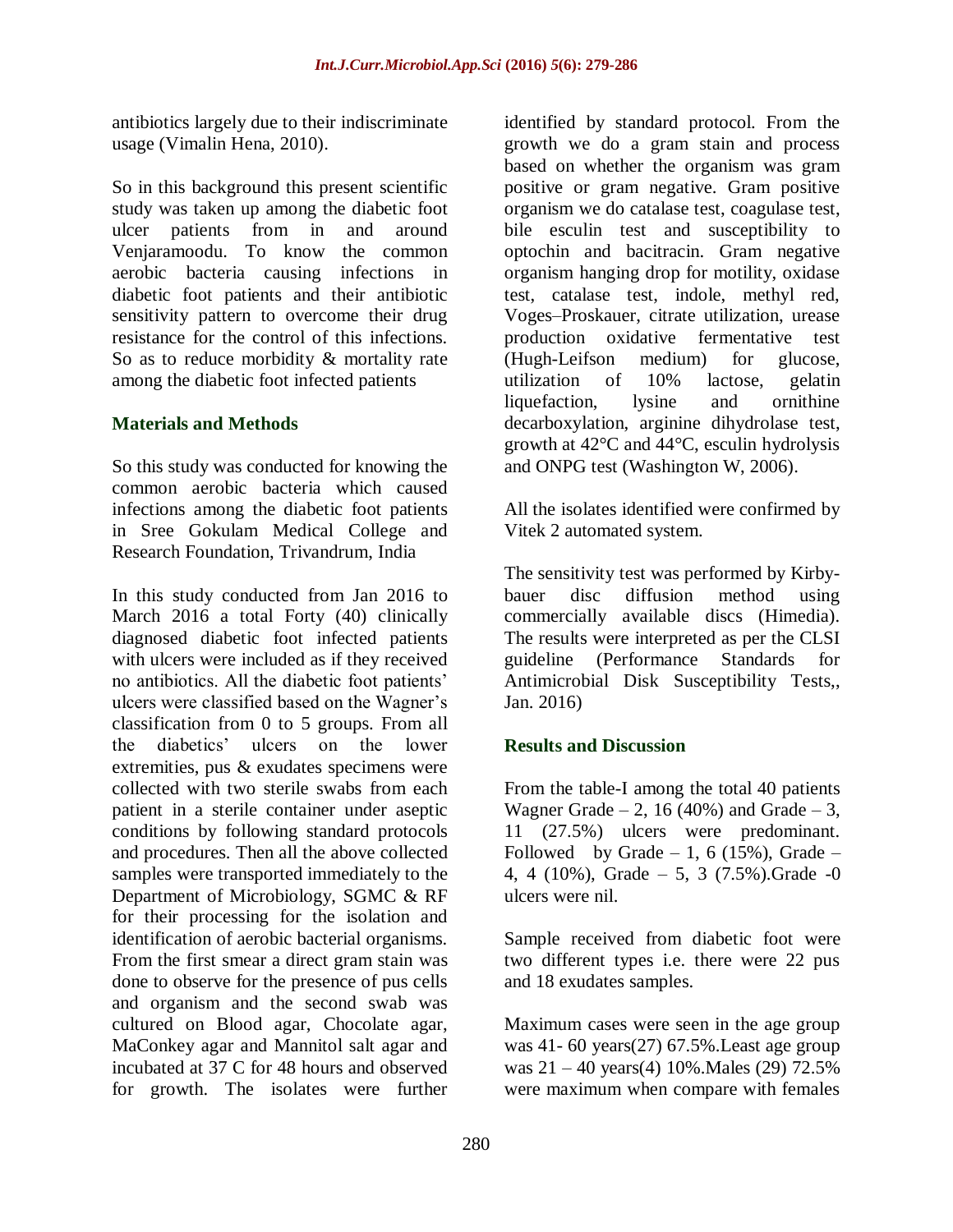(11)27.5%.Among the total (40) specimens processed for culture thirty nine (39) 97.5% were culture positives & one (01) 2.5% were culture negative.

It was observed that among all the gram positive organisms the predominant one is *Staphylococcus aureus* (9) 56.25% followed by coagulase negative *Staphylococcus* (5) 31.25% and low incidence was *Enterococcus* spp (2) 12.5% were observed.

Gram-negative organisms were isolated among which the predominant organism is *Klebsiella pneumoniae* (10) 27.77% followed by least *Proteus vulgaris* (1) 2.77% and remaining gram negative isolates were *Pseudomonas aeruginosa* (8) 22.22%, *Escherichia coli* (6) 16.66%, *Pseudomonas* spp (5) 13.88%, *Proteus mirabilis* (4)11.11%, *Citrobacter* spp (2) 5.55 %.

Monomicrobial growth was seen in 27 (69.2%) of cases while polymicrobial growth was seen in 12 (30.7%) of cases. Among the polymicrobial growth the most common combination was Klebsiella + Staphylococcus aureus (4)

From the above table it is shown for Staphylococcus aureus 100% isolates were resistant to Pencillin. There were 5 cases of MRSA which showed 100% sensitivity to Vancomycin and Linezolid. Erythromycin, Gentamicin and Clindamycin were sensitive in 44% of the cases.

Streptococcus spp were sensitive strains and it was 100% sensitive to Pencillin and Erythromycin.

Enterococcus spp were 100% sensitive to Vancomycin and Linezolid. While 50% were sensitive to Amoxycillin, clavulunate and High level gentamicin. The antibiotic sensitivity pattern of isolated gram negative

bacteria showed that 90% of *Klebsiella* were sensitive to Imipenem and Meropenem, 85% were sensitive to Piperacillin tazobactum, 85% were sensitive to Cefaperazone sulbactum, 65% were sensitive to Ceftazidime and Cefipime, 55% were sensitive to Amikacin, 45% were sensitive to Ciprofloxacin, 20% were sensitive to Cotrimoxazole and 10% sensitive to Piperacillin. The second most common isolate *Pseudomonas aeruginosa* showed highest sensitivity to Imipenem (87.5%) and Meropenem (87.5%). Similarly E coli and Pseudomonas spp showed highest sensitivity to Meropenem and lowest sensitivity to Piperacillin. Resistance pattern of all the isolates when analysed as a group against various classes of antibiotics showed that the isolates exhibited high resistance to Piperacillin and Cotrimoxazole while, the resistance against ceftazidime and cefipime was >40%. On the other hand, isolates showed a low level of resistance against piperacillin tazobactam, cefoperazonesulbactam and ceftazidime. Extremely low level of resistance was observed against imipenem and meropenem.

Diabetic foot ulcer infections in the diabetic patients were one of the emerging infections who attended to the General surgery outpatient and inpatient department of SGMC, Venjaramoodu. This was a serious problem in them, which lead to high morbidity and may lead to amputation of foot. A wide range of aerobic bacteria complicated the ulcers by their infections among the diabetic foot ulcer patients, and the infected diabetic foot ulcers were difficult to control due to the drug resistant of the aerobic bacterial pathogens.

In our study the ulcers were mostly on the distal phalanges. Infections of the lower extremities in diabetic patients commonly occur on the plantar surface of the forefoot, in particular the toes and metatarsal heads.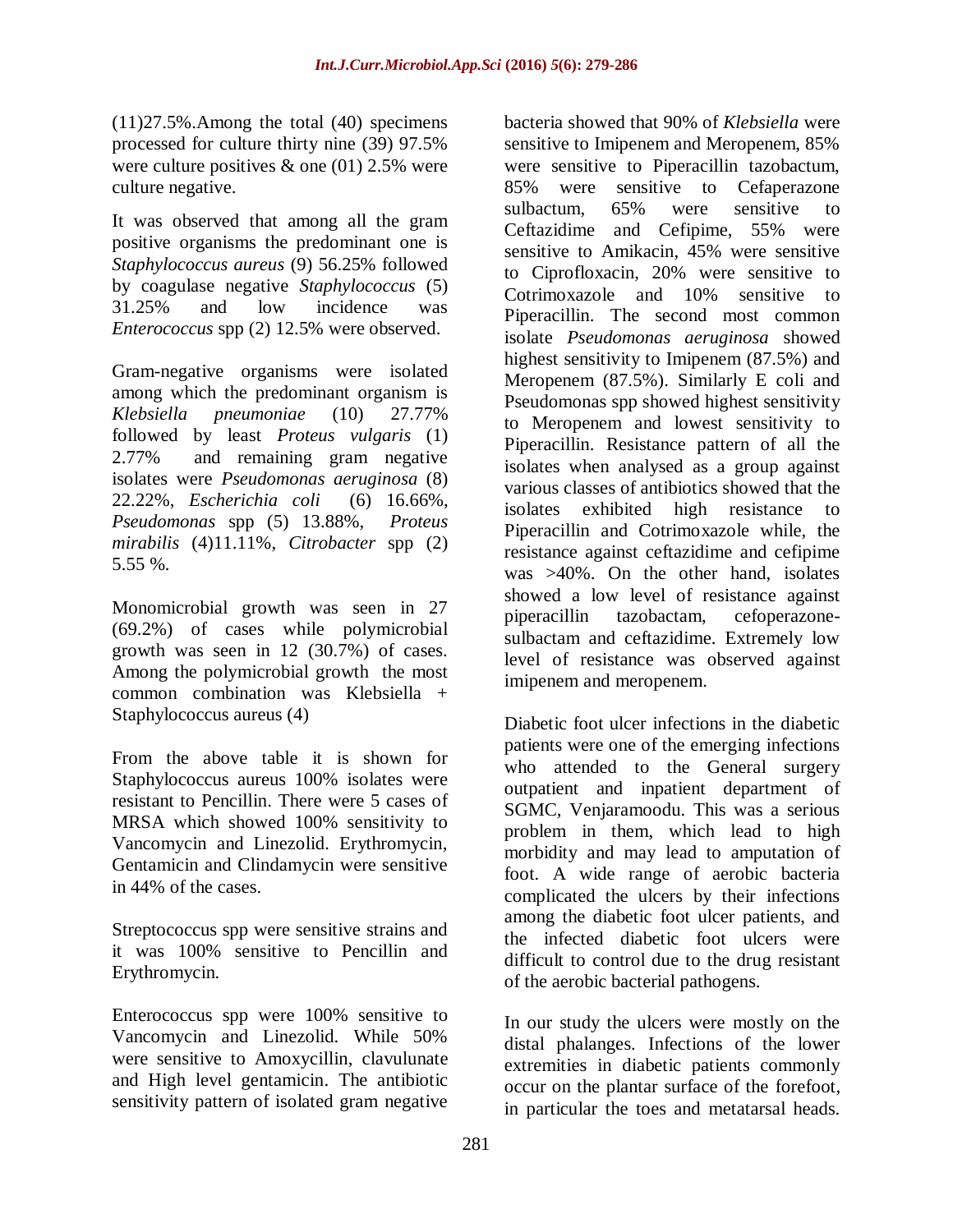All the study group diabetic foot ulcer patients have been classified according to Wagner's classification, (Table-II) into  $0 - 5$ Grades, and it was observed in this study majority of the cases were belongs grade –  $2(40\%)$  and less cases belongs to Grade – 5, 3(7.5%). Followed by moderate cases belongs to Grade  $-3$ , 11(27.5%), Grade  $-1$ , 6(15%), Grade – 4, 4(10%) and cases belongs to Grade  $-0$  were nil and the mean value & "p" value proved statistically significant.

In a study of Ozer *et al* they observed that maximum cases belongs to Grade  $-4$  and least cases belongs to Grade – 1 followed by moderate cases belongs to Grade 3,2,5. (Ozer)

In a study by VK Sharma *et al* which was observed by them that majority of the cases were belongs to grade  $-2$ . (Sharma, 2006)

So the observations observed in this study were correlated with the study of VK. Sharma *et al*. that majority of cases belongs to Grade-2 (Sharma, 2006).

The total 40 diabetic foot ulcer infected cases age and sex wise distribution in this study was observed that patients mean age in years is  $52.75 \pm 9.87$  and among the total cases males were predominant than females.

In a study of Ozer *et al* mean age in years is 59.72  $\pm$ 10.17 and males were predominant.

In a study of Ravishenkar Gadepalli *et al* mean age in years is  $53.9 \pm 12.1$  and males were predominant. (Ravisekhar Gadepalli, 2006)

So this study was correlated with the study of Ravishenkar Gadepalli *et al* and Ozer *et al* reason might be the old age groups were more prone for diabetes (Ravisekhar

Gadepalli, 2006). It was observed that among the culture positive cases monomicrobial infections (with one organism) 27 (69.2%) were maximum than polymicrobial infections (more than one organism) 12 (30.7%).

In the study of Anandi *et al* monomicrobial infections were lower than polymicrobial infections. (Anandi C, 2004) In the study of Dhansekar *et al* monomicrobial infections were more than polymicrobial infections.

The observations observed in this study were correlated with the study of Dhansekar *et al*.

Among total isolates Gram negative organisms were more predominant than Gram positive organisms. These observations observed in this study were correlated to the studies of Sivaramanumadevi *et al* and Shanker *et al*. (Sivaraman, 2011; Shanker, 2005)

Though previous studies (Frykberg, 2003; (RG, 2003 Nov 28;) Ge *et al.,* 2002) (Ge Y, 2002 Dec;19(12):) showed Gram-positive aerobes as predominant agents in diabetic foot infections, we frequently isolated

Gram-negative bacteria (59.7%) compared to Grampositive bacteria (41.3%). Similar to our findings, Shankar *et al*. (2005) (Shanker EM, 2005;) and Gadepalli *et al*. (2006) (Ravisekhar Gadepalli, 2006) showed predominant involvement of Gram-negative isolates

It was observed in this study that the predominant gram positive isolate was staphylococcus aureus among gram positive organisms followed by Streptococcus spp and the low incidence gram positive organism is *Enterococcus* spp. It was correlated to the study of Sivaramanumadevi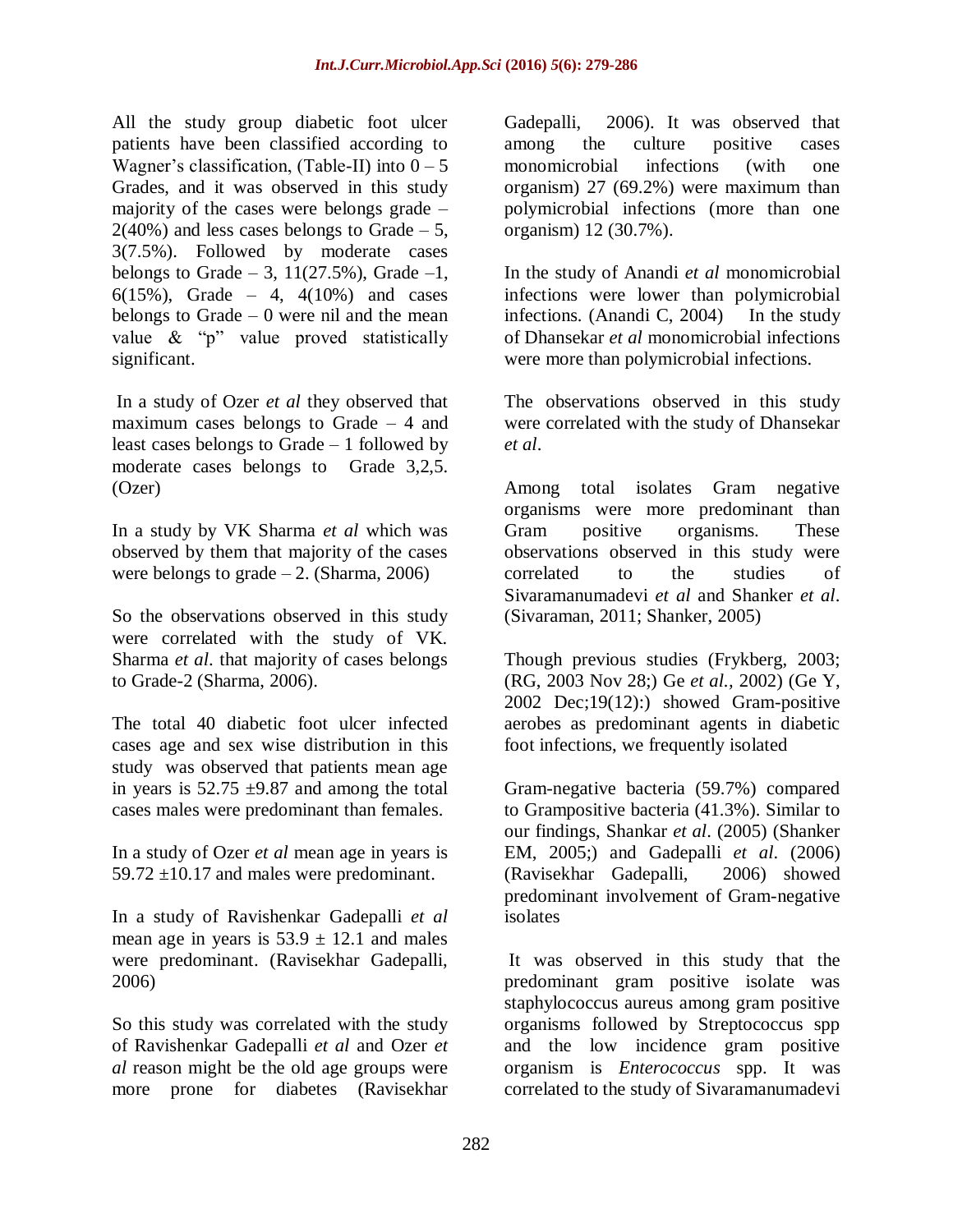*et al*. (Sivaraman, 2011) Whereas study done by Ozer *et al* (Ozer B) the predominant gram positive isolate was *Enterococcus*.

Among the total isolated gram negative organisms observed in this study *Klebsiella pneumoniae* was predominant followed by least incidences *Proteus vulgaris*.

Diabetic patients with foot ulcers have several factors that may be associated with a high risk of multidrug resistant microorganism's carriage, such as inappropriate antibiotic treatment, chronic course of the wound and frequent hospital admission.

| Wagner's grade | No. Of cases | Percentage (%) |
|----------------|--------------|----------------|
|                |              |                |
|                |              | 15%            |
|                | 16           | 40%            |
|                |              | 27.5%          |
|                |              | 10%            |
|                |              | 7.5%           |
| Total          |              | 100%           |

## **Table.1** Grading of diabetic foot ulcers according to Wagner's classification.

## **Table.2** Showing isolated gram positive organisms in this study.

| S.no | Name of the organism    | No. of isolates | Percentage $(\frac{6}{6})$ |
|------|-------------------------|-----------------|----------------------------|
|      | Staphylococcus aureus   |                 | 56.25%                     |
|      | Streptococci spp        |                 | 31.25%                     |
|      | <i>Enterococcus spp</i> |                 | 12.5%                      |
|      | Total                   |                 | $00\%$                     |

## **Table.3** Showing isolated gram negative organisms in this study.

| S.No | Name of the organism   | No. of isolates | Percentage $(\% )$ |
|------|------------------------|-----------------|--------------------|
|      | Klebsiella pneumonia   | 10              | 27.77%             |
| 2    | Pseudomonas aeruginisa | 08              | 22.22%             |
|      | Escherichia coli       | 06              | 16.66%             |
|      | Pseudomonas spp        | 05              | 13.88%             |
|      | Proteus mirabilis      | 04              | 11.11%             |
| 6    | Citrobacterspp         | 02              | 5.55%              |
|      | Proteus vulgaris       | 01              | 2.77%              |
|      | Total                  | 36              | 100%               |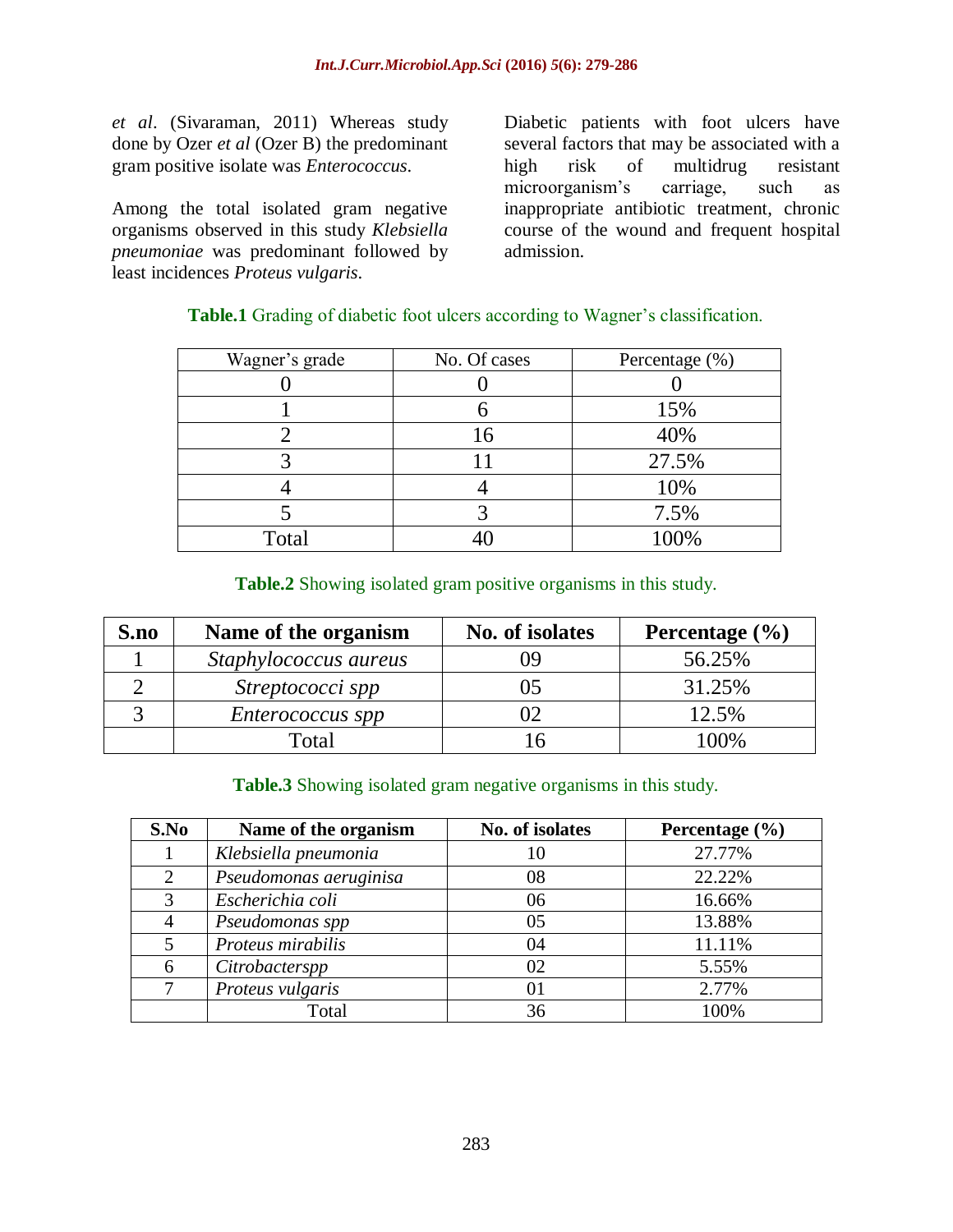#### *Int.J.Curr.Microbiol.App.Sci* **(2016)** *5***(6): 279-286**

| Table.4 Showing organisms having polymicrobial growth |  |  |
|-------------------------------------------------------|--|--|
|                                                       |  |  |

| Slnos   Organisms                       | Total nos |
|-----------------------------------------|-----------|
| $Klebsiella + Staphylococcus aureus$    |           |
| $E.$ coli + Streptococcus spp           |           |
| Pseudomonas aeruginosa + Citrobacterspp |           |
| Pseudomonas $spp +$ Proteus mirabilis   |           |
| $Klebsiella + Enterococcus$             |           |
| $E.$ coli+ Pseudomonas spp              |           |

#### **Table.5** Gram positive organism's antibiotic sensitivity and resistant pattern

| Organism            | <b>Total</b> | D     |               | Ceph        |          |            | AC    |       | G     | Van        |               | Е     |                | Clind      |       | LZ    |               |
|---------------------|--------------|-------|---------------|-------------|----------|------------|-------|-------|-------|------------|---------------|-------|----------------|------------|-------|-------|---------------|
|                     | nos          |       |               |             |          |            |       |       |       |            |               |       |                |            |       |       |               |
|                     |              | $S\%$ | R             | $S\%$       | $R\%$    | $S\%$      | $R\%$ | $S\%$ | $R\%$ | $S\%$      | R             | $S\%$ | $\mathbf{R}\%$ | $S\%$      | $R\%$ | $S\%$ | R             |
|                     |              |       | $\frac{0}{0}$ |             |          |            |       |       |       |            | $\frac{0}{0}$ |       |                |            |       |       | $\frac{6}{9}$ |
| Staphylococcus      | 9            | 0     | 100           | 66.6        | 33.3     | 66.6       | 33.3  | 44.4  | 55.5  | <b>100</b> | $\mathbf 0$   | 44.4  | 55.5           | 44.4       | 55.5  | 100   |               |
| aureus              |              |       |               |             |          |            |       |       |       |            |               |       |                |            |       |       |               |
| <i>Streptococci</i> |              | 100   | $\mathbf 0$   | <b>100</b>  | $\bf{0}$ | <b>100</b> | 0     | 60    | 40    | <b>100</b> | $\bf{0}$      | 60    | 40             | 60         | 40    | 100   |               |
| <i>Enterococcus</i> | ◠            | O     | 100           | $\mathbf 0$ | 100      | 50         | 50    | 50    | 50    | 100        | 0             | 100   | 00             | <b>100</b> | 0     | 100   |               |
| spp                 |              |       |               |             |          |            |       |       |       |            |               |       |                |            |       |       |               |

#### **Table.6** Antibiotic sensitivity of Gram negative organism

| Antibiotics             | Organisms           |                       |             |                |                 |  |  |  |
|-------------------------|---------------------|-----------------------|-------------|----------------|-----------------|--|--|--|
|                         | Klebsiella (10)     | Pseudomonas           | Proteus     |                |                 |  |  |  |
|                         | Sensitivity $(\% )$ | <i>aeruginosa</i> (8) | Sensitivity | spp(5)         | mirabilis(4)    |  |  |  |
|                         |                     | Sensitivity $(\% )$   | (% )        | Sensitivity %) | Sensitivity (%) |  |  |  |
| Amikacin                | 55                  | 50                    | 66.6        | 40             | 50              |  |  |  |
| Ciprofloxacin           | 45                  | 25                    | 50          | 40             | 50              |  |  |  |
| Cotrimoxazole           | 20                  | 25                    | 50          | 20             | 25              |  |  |  |
| Piperacillin            | 10                  | 37.5                  | 50          | 20             | 25              |  |  |  |
| Ceftazidime             | 65                  | 75                    | 66.6        | 60             | 75              |  |  |  |
| Cefipime                | 65                  | 75                    | 83.3        | 60             | 75              |  |  |  |
| Cefaperazonesulbactum   | 85                  | 87.5                  | 83.3        | 80             | 100             |  |  |  |
| Piperacillin tazobactum | 90                  | 87.5                  | 83.3        | 80             | 100             |  |  |  |
| Imipenem                | 90                  | 87.5                  | 100         | 100            | 100             |  |  |  |
| Meropenem               | 90                  | 87.5                  | 100         | 100            | 100             |  |  |  |

All most all Gram negative organisms in this study were found to be resistant to Gentamicin and Ciprofloxacin, Gadepalli, *et al.,* 2006 study also reported increasing resistant to these drugs by most of the Gram negative organisms while imipenem and Meropenem were found to be the most

susceptible antibiotic. There were 5 cases of resistance among all gram negative organism to Imipenem and Meropenem. One case of Multidrug resistance organism was observed. This is low compared to other studies done across the world probably because of good antibiotic stewardship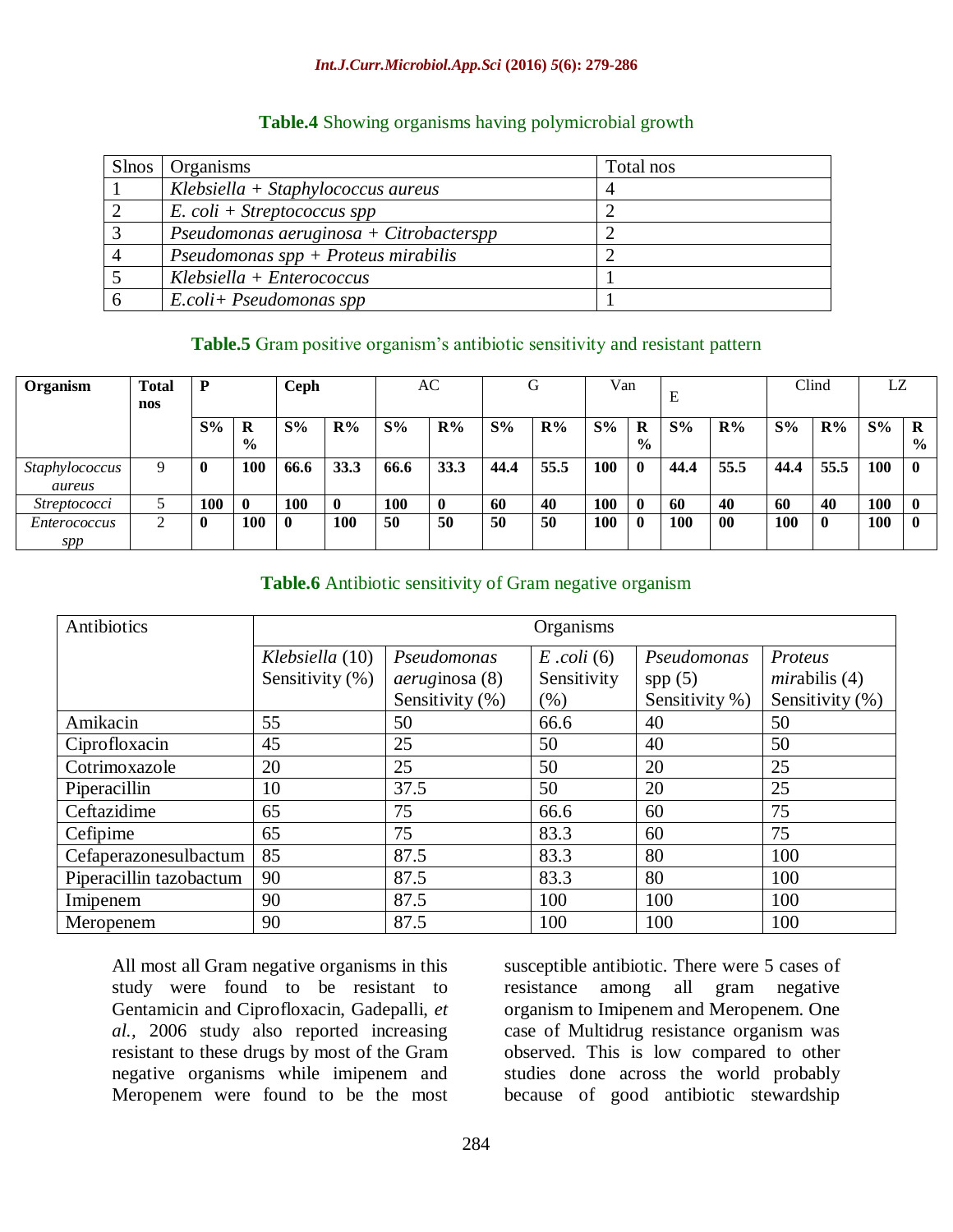being followed in the institution.

Gram positive isolates in this study were uniformly susceptible to Vancomycin and Linezolid while Pencillin Amoxycillinc lavulunate, Gentamicin, Erythromicin were shown to have higher resistance pattern. There were three cases of MRSA. None of the gram positive isolates were resistant to vancomycin (VRSA). No cases of Vancomycin resistant enterococci was also seen Vancomycin, hence was considered as important antibiotics for diabetic foot infections especially in settings with high resistance to other antibiotics. Imipenem, meropenem

Vancomycin, Linezolid were reported to be the most effective agents against to the bacteria isolated in diabetic footinfections in several studies similar with our study (Ozer *et al.,* 2010; Raja, 2007; Gadepalli *et al.,* 2006; NS, 2007; Ravisekhar Gadepalli, 2006).

So treatment of diabetic foot infections in areas with drug resistant should include a combination of these antibiotics.

In conclusion, isolation of gram positive and gram negative bacteria from cases of Diabetic foot need to be taken with all seriousness because if left untreated the chance of infection becoming severe leading to complications like amputation and septicemia is high.

In Gram-negative bacteria were the most common pathogens in diabetic foot infections. Imipenem, meropenem, were the most effective agents against Gram-negative organisms. Vancomycin was the most effective against Gram-positive organisms. Decisive therapy should be based on both the cultures and susceptibility data and the clinical response to the empirical regimen.

## **References**

- Anandi, C.A.D. 2004. Bacteriology of diabetic foot lesions. *Indian J. Med. Microbiol.,* 22(3): 175–78.
- Ge, Y., M.D. 2002. 19(12). Microbiological profile of infected diabetic foot ulcers. *Diabet. Med.*, 1032-4.
- Girish, M., Bengalorkar, K.T. 2011. Diabetic foot infections –A review. *Int. J. Biol. Med. Res.,* 2(1): 453-460.
- Vimalin Hena, J.L.G. 2010. Studies on bacterial infections of diabetic foot ulcer. *African J. Clin. Experimental Microbiol.*
- Prompers, L.N.S. 2008. Prediction of outcome in individuals with diabetic foot ulcers: focus on the differences between individuals with and without peripheral arterial disease. The EURODIALE Study. *Diabetologia*, 51: 747–755.
- Leila Yazdanpanah, M.N. 2015. Literature review on the management of diabetic foot ulcer. *World J. Diabetes*, 6(1): 37–53.
- NS, R. 2007. Microbiology of diabetic foot infections in a teaching hospital in Malaysia: a retrospective study of 194 cases. *J. Microbiol. Immunol. Infect.*, 40(1): 39-44.
- Ozer, B., K.A. (n.d.). Infections and aerobic bacterial pathogens in diabetic foot. *African J. Microbiol. Res.*, Vol. 4(20), pp. 21: 53-21 60.
- Performance Standards for Antimicrobial Disk Susceptibility Tests. (Jan. 2016). *CLSI Vol. 28 No. 1,*.
- Ravisekhar Gadepalli, A.K. A Clinicomicrobiological Study of Diabetic Foot Ulcers in an Indian Tertiary Care. *Diabetes care, Volume 29, NUMBER 8,* .
- RG, F. 2003. An evidence-based approach to diabetic foot infections. *Am. J. Surg.*, 186(5A): 44S-54S.